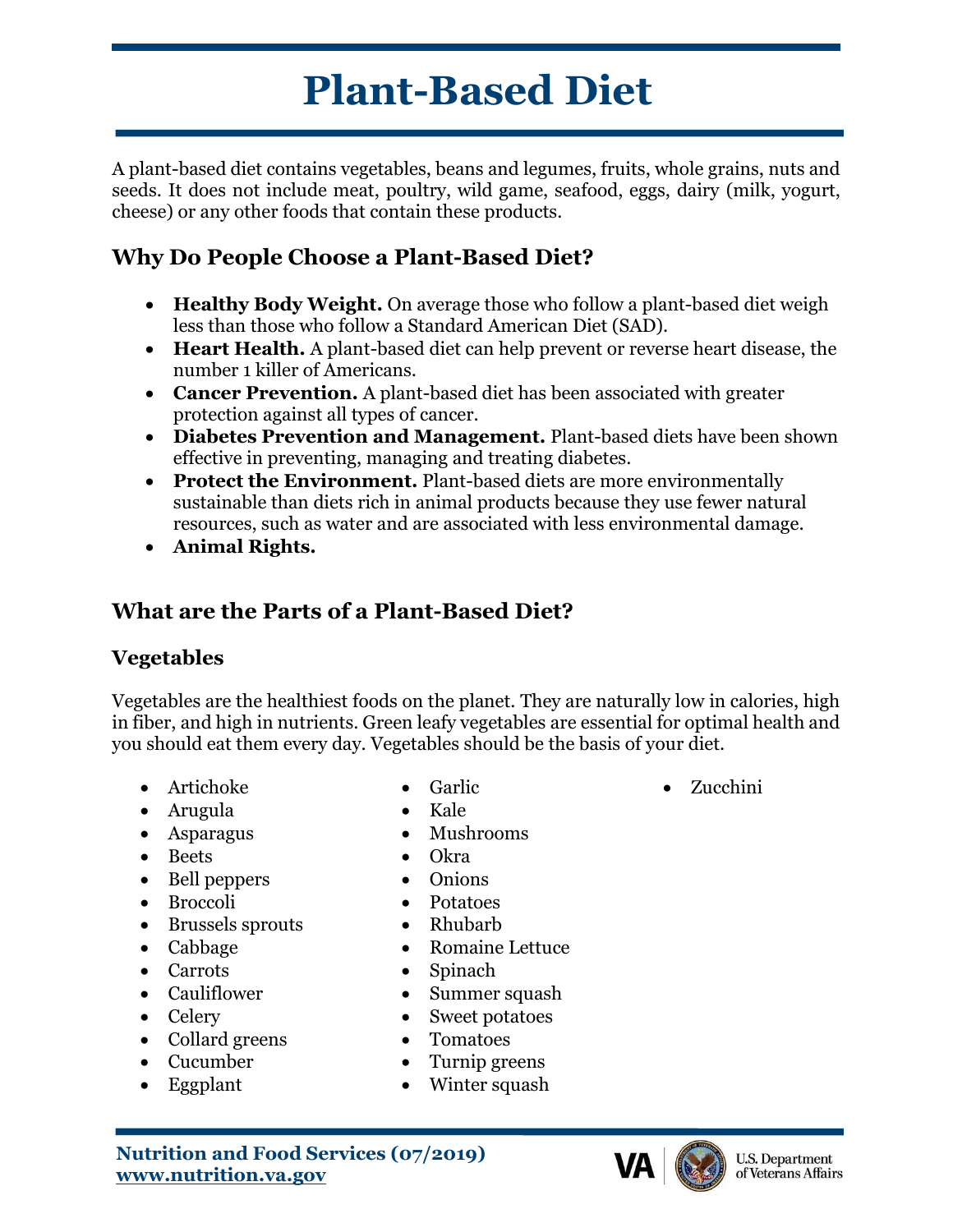#### **Beans and Legumes**

Beans are a great source of healthy protein and carbohydrate. They contain lots of fiber and resistant starch, which help fill you up and prevent you from absorbing 100% of the calories in beans. Canned beans are  $\alpha$  – look for low-sodium and reduced-sodium options.

- Adzuki
- Black beans
- Black-eyed peas
- Cannellini
- Chick peas (garbanzo)
- Dark red kidneys
- Great northern
- Light red kidneys
- Lima beans
- Mung
- Pinto
- Fava beans
- Navy beans
- Soy beans
- (edamame)
- Lentils

#### **Fruit**

Fruit is an excellent source of fiber, water, vitamins, and minerals. It is a healthy source of carbohydrates. You should include at least 3 servings of fruit per day. Try purchasing frozen fruit which is less expensive and won't go bad.

- Apples
- Bananas
- Oranges
- Kiwi
- Pineapple
- Strawberries
- Blueberries
- Blackberries
- Raspberries
- Grapefruit
- Grapes
- Cantaloupe
- Watermelon
- Honeydew
- Nectarines
- Peaches
- Pears
- Plums

#### **Whole Grains**

Whole grains are a great source of fiber and are satisfying and filling. Whole grains that are in their natural form contain the most nutrition and fiber. Enjoy these whole grains alongside different beans and vegetables.

- Oats
- Brown Rice
- Quinoa
- Barley
- Bulgur
- Amaranth
- Kamut
- Kasha
- Millet
- Rye berries
- Wheat berries
- Spelt
- Teff





- 
- 
- 
- 
-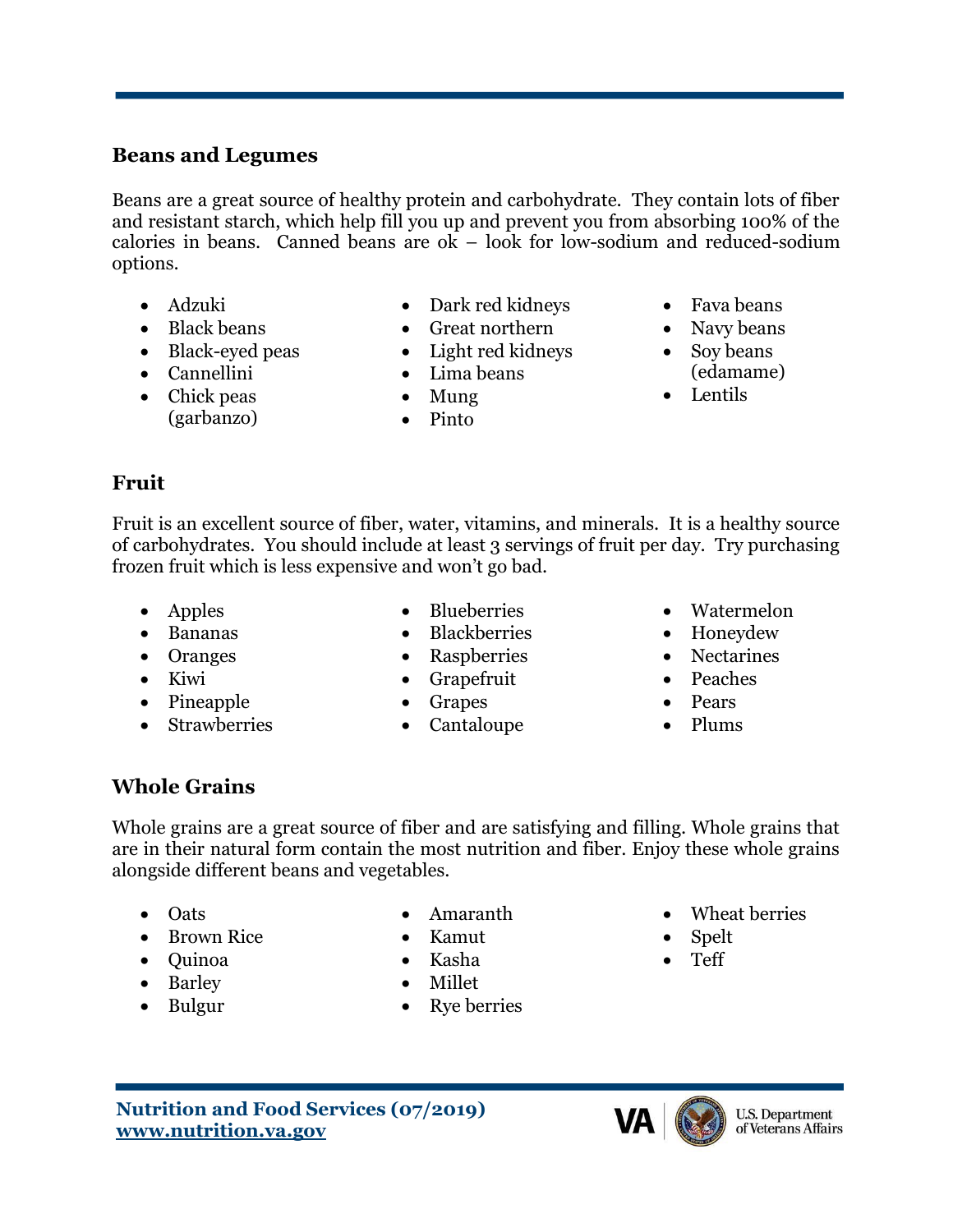#### **Other Grains**

Processed grains can contribute to nutrition and fiber however to a lesser extent. When buying these products make sure the first ingredient is whole grain or whole wheat and there is at least 3 g fiber per serving.

- 100% whole wheat bread, tortillas, English muffin
- 100% Whole grain crackers
- Unsweetened Cereals

Refined grains are highly processed and often are stripped of their nutrition and fiber. Avoid these foods as much as possible.

- White bread, tortillas, bagels and crackers
- Sugary cereals
- Candy bars, snack cakes, pastries and cookies
- Sugary breakfast and granola bars

#### **Nuts and Seeds**

- Nuts and seeds are the best sources of fat because they also provide fiber, vitamins, & minerals. The eating of nuts is associated with longevity.
- Eat as a snack, sprinkle on salads, add to smoothies, or use as a base to make your own healthy dressings.
- Aim for 1-2 ounces of nuts daily.
- A 1 ounce serving is 20-24 almonds, 10-14 walnut halves, 18-20 pecans, 16-18 cashews, 30-34 peanuts, 2 Tbsp. peanut butter or any nut butter.
- Flaxseed, chia seeds, and walnuts are particularly good sources of omega-3 fatty acids.
- Buy ground flaxseed or put flaxseeds or chia seeds in smoothies for greatest nutritional benefit.
	- Peanuts
	- Peanut butter
	- Almonds
	- Almond butter
	- Pistachios
	- Brazil nuts
- Cashews
- Chestnuts
- Hazelnuts
- Macadamia nuts
- Pecans
- Pine nuts
- Walnuts
- Flaxseed
- Pumpkin seeds
- Chia seeds
- Sesame seeds
- Sunflower seeds

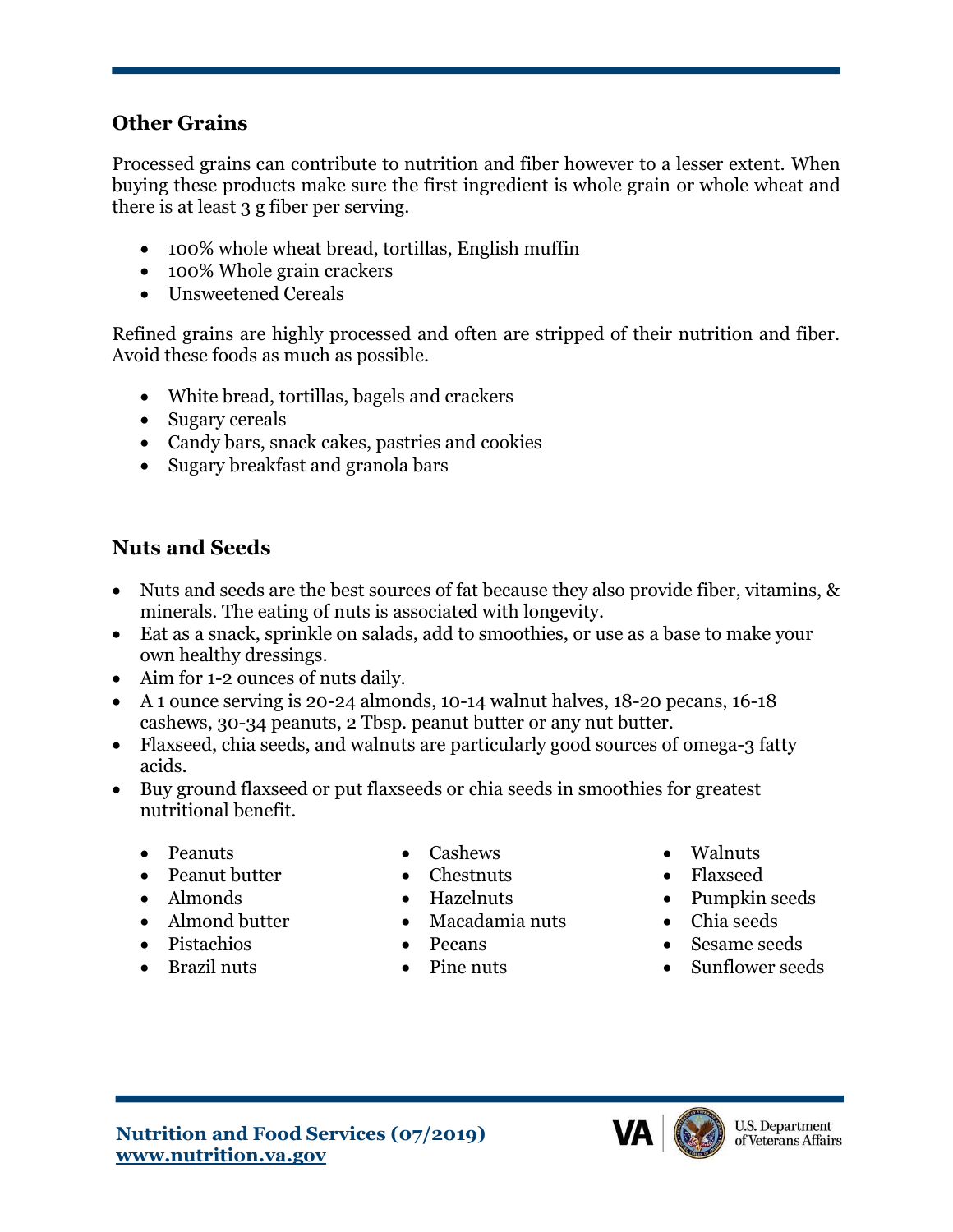#### **Alternative Protein Sources**

In addition to getting protein from beans, nuts, seeds and certain whole grains and vegetables, the following protein sources can replace the meat portion of your plate.

- **Tofu** is made from cooked soybeans. It has a mild nutty taste that takes on the flavor of the food with which it's cooked. Firm and extra-firm tofu are good replacements for meat dishes. Silken tofu is great for adding to soups, sauces and smoothies. Pre-baked flavored tofu is a quick option which can be added to salads and meals.
- **Tempeh** is a soybean patty made by fermenting cooked soybeans. It has a nutty flavor and a firmer texture than tofu. It quickly absorbs the flavors of which it is cooked. You may also find tempeh pre-marinated and in strips which is convenient for wraps, sandwiches, stir-fry, stews or salads.
- **Seitan** is gluten, the protein portion of wheat. It has a chewy texture like chicken or turkey. Seitan can be found pre-flavored and a great addition to stews, curries and roasts. If you have celiac disease or gluten-sensitivity, then you should avoid seitan.
- **Textured Vegetable Protein (TVP)** is isolated soy protein with the texture of ground meat or turkey. It can be used when making chili, stews, meat sauce and tacos. This is a dry product and takes only a few minutes to reconstitute before seasoning and cooking.
- **Meat Substitutes** often called "faux meat" include a large range of products which imitate the texture and taste of ground meat, bacon, meatballs, sausage, chicken, chicken patties and more.

#### **Snacks**

- Fresh fruit or unsweetened dried or packaged fruit (applesauce, fruit cups)
- Nuts, nut butter, or seeds
- Vegetables (baby carrots, cauliflower, bell peppers, radishes, broccoli, snap peas, celery) or pretzels with hummus
- Edamame
- Air-popped popcorn, kettle corn (try with nutritional yeast)
- Bars made with only whole ingredients
- Unsweetened cereal with plant-based milk
- Whole grain English muffin topped with avocado and tomato
- See the "Plant-Based Snacks" handout for more ideas!

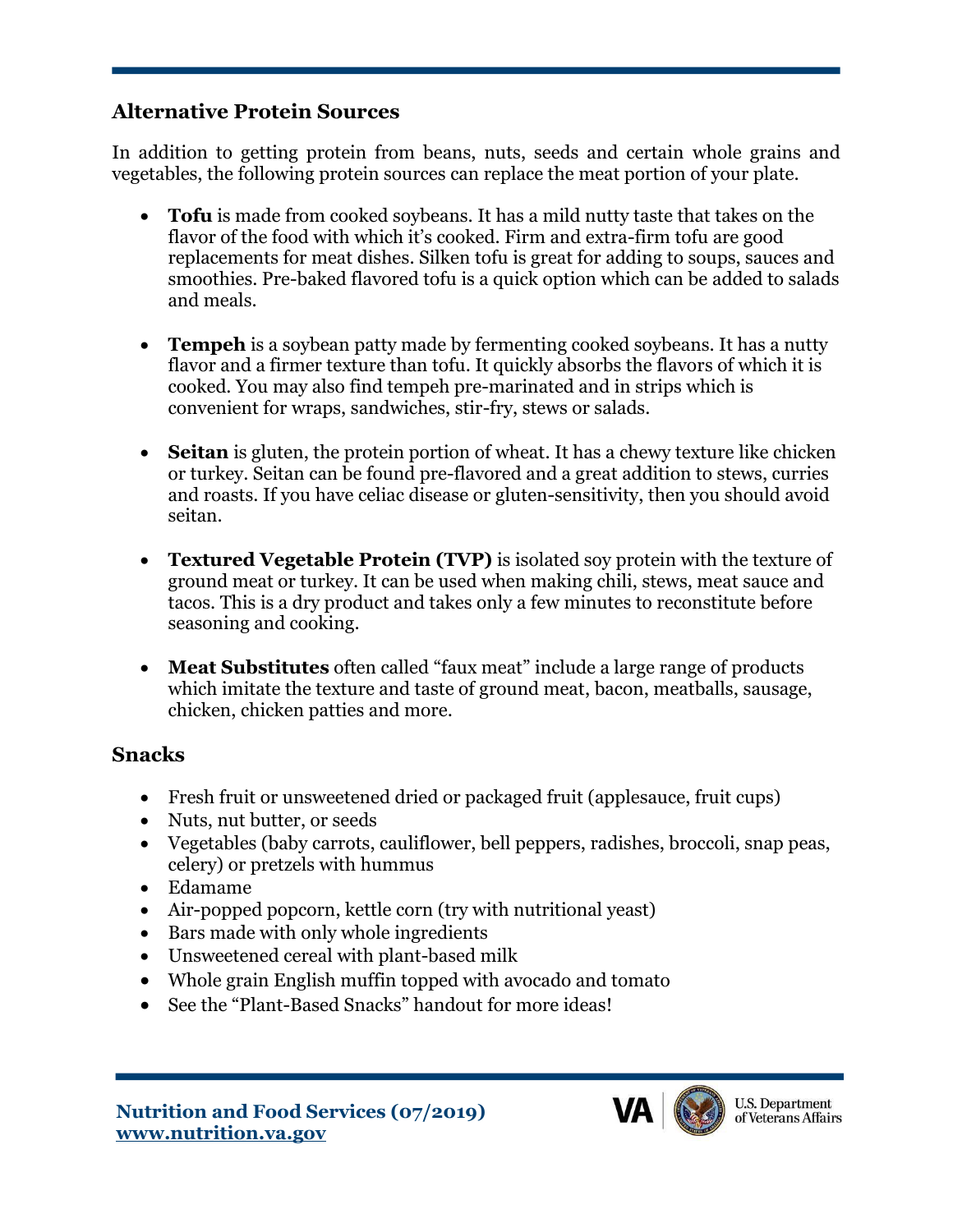#### **Beverages**

The best beverage to drink is water. Other healthful options include:

- Unsweetened tea (black, green, hibiscus)
- Carbonated water
- Black coffee

Replace dairy milks with non-dairy milks such as almond, soy, coconut, cashew, rice, flax, macadamia, or oat.

Choose whole fruits and vegetables over 100% fruit and/or vegetable juices to maximize your intake of vitamins, minerals and fiber.

Avoid sweetened beverages as they only provide empty calories.

- Soda
- Sweet tea
- Fruit drinks
- Sports Drinks
- Energy Drinks
- Alcohol

# **How Do You Adopt a Plant-Based Diet?**

- **Go Meatless One Day a Week.** Pick one day of the week to enjoy foods only of plant origin. You may have heard of "Meatless Monday," the global movement to "once a week, cut the meat." Originally started during WWI, the goal is to reduce overall meat consumption to promote health of humans and the planet.
- **Begin with Breakfast.** Make your most important meal of the day plant-based:
	- Oatmeal or quinoa with fruits, nuts and seeds
	- Green smoothies (leafy greens, vegetables, frozen or fresh fruit, non-dairy milk, nuts, seeds)
	- Unsweetened cereals with non-dairy milk topped with fruit
	- 100% whole wheat bread with nut butter and fruit
	- Tofu scramble with beans and baked sweet potato home fries
- **Plant-Based Until Dinner.** Add a plant-based power lunch to your agenda:
	- Large salad with your favorite greens, vegetables, beans, nuts, seeds and fruits with a low-fat vinaigrette dressing
	- Vegetable and bean-based soups, stews or chilis
	- Veggie wrap with hummus or nut butter and fruit sandwich
- **Jump Right In.** For those who are ready to go cold "tofurkey" and transition to a fully plant-based diet, grab this handout and head to your grocery store!